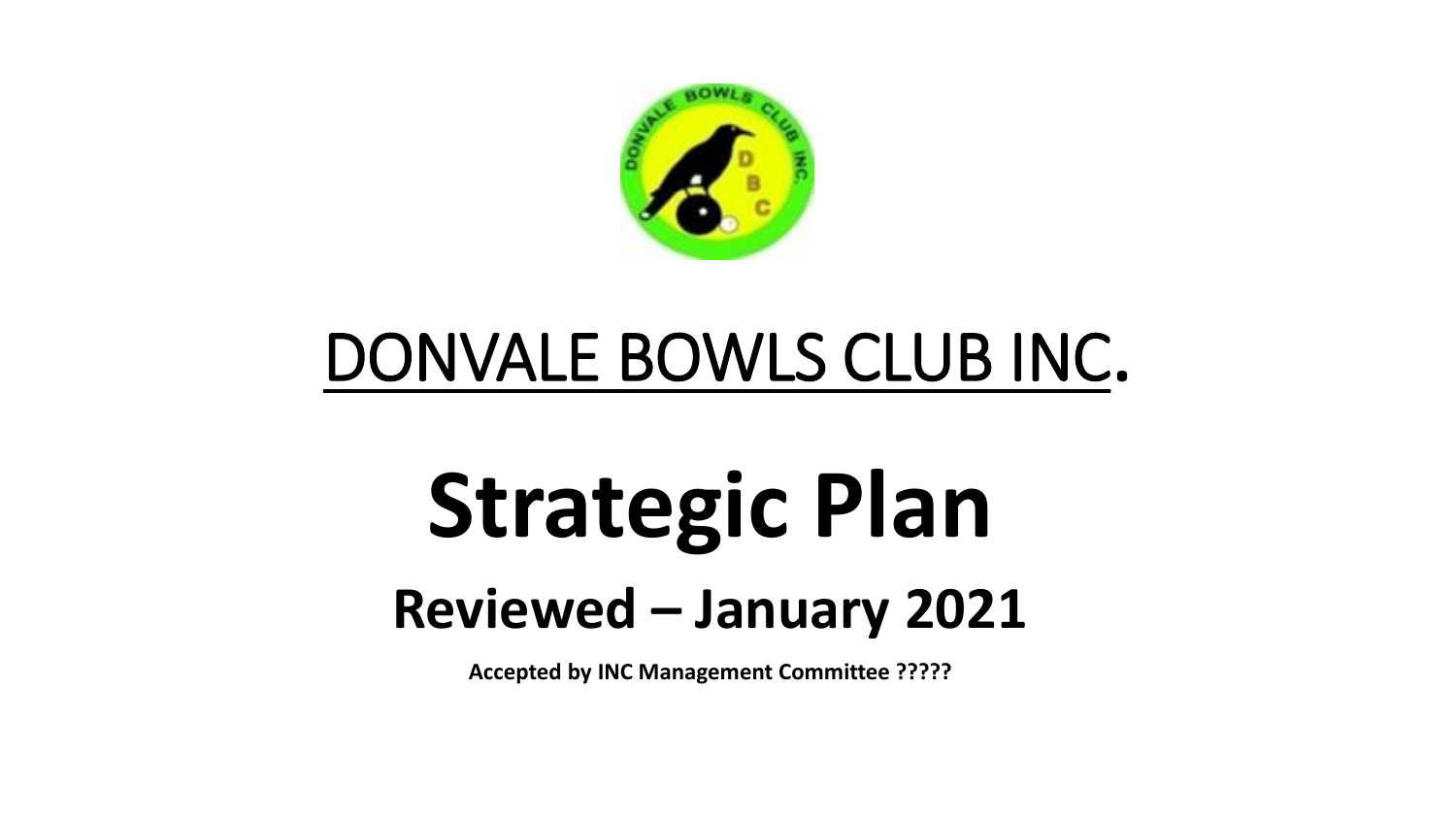

## DONVALE BOWLS CLUB INC

#### OUR VISION

TO BE A "GROWING, VIBRANT & SUCCESSFUL CLUB"

OUR CORE VALUES & BASIC PRINCIPLES GUIDING OUR ACTIONS

- FOCUS IS ON GROWTH, BEING VIBRANT AND SUCCESSFUL
- FRIENDLY AND INCLUSIVE WITH A BALANCE OF BOWLS (PENNANT, TOURNAMENTS AND SOCIAL) AND OTHER SOCIAL EVENTS WHILST PROVIDING A WELCOMING MEMBER AND VISITOR **EXPERIENCE**
- FINANCIALLY SOUND WITH GOOD GOVERNANCE WHILST PROVIDING AND MAINTAINING HIGH CLASS FACILITIES AND LONG TERM SUSTAINABILITY
- CONTINUOUS IMPROVEMENT IN ALL THAT WE DO PROVIDE AN ENVIRONMENT THAT ENCOURAGES NEW AND DIFFERENT INITIATIVES TO BE IMPLEMENTED AND THE MEANS TO DEVELOP OUR BOWLERS, COMMITTEE MEMBERS AND OFFICIALS TO THEIR POTENTIAL.
- MAINTAIN EXCELLENT RELATIONSHIPS WITH DONCASTER HOCKEY CLUB, MANNINGHAM COUNCIL, OUR SPONSORS AND WIDER LOCAL COMMUNITY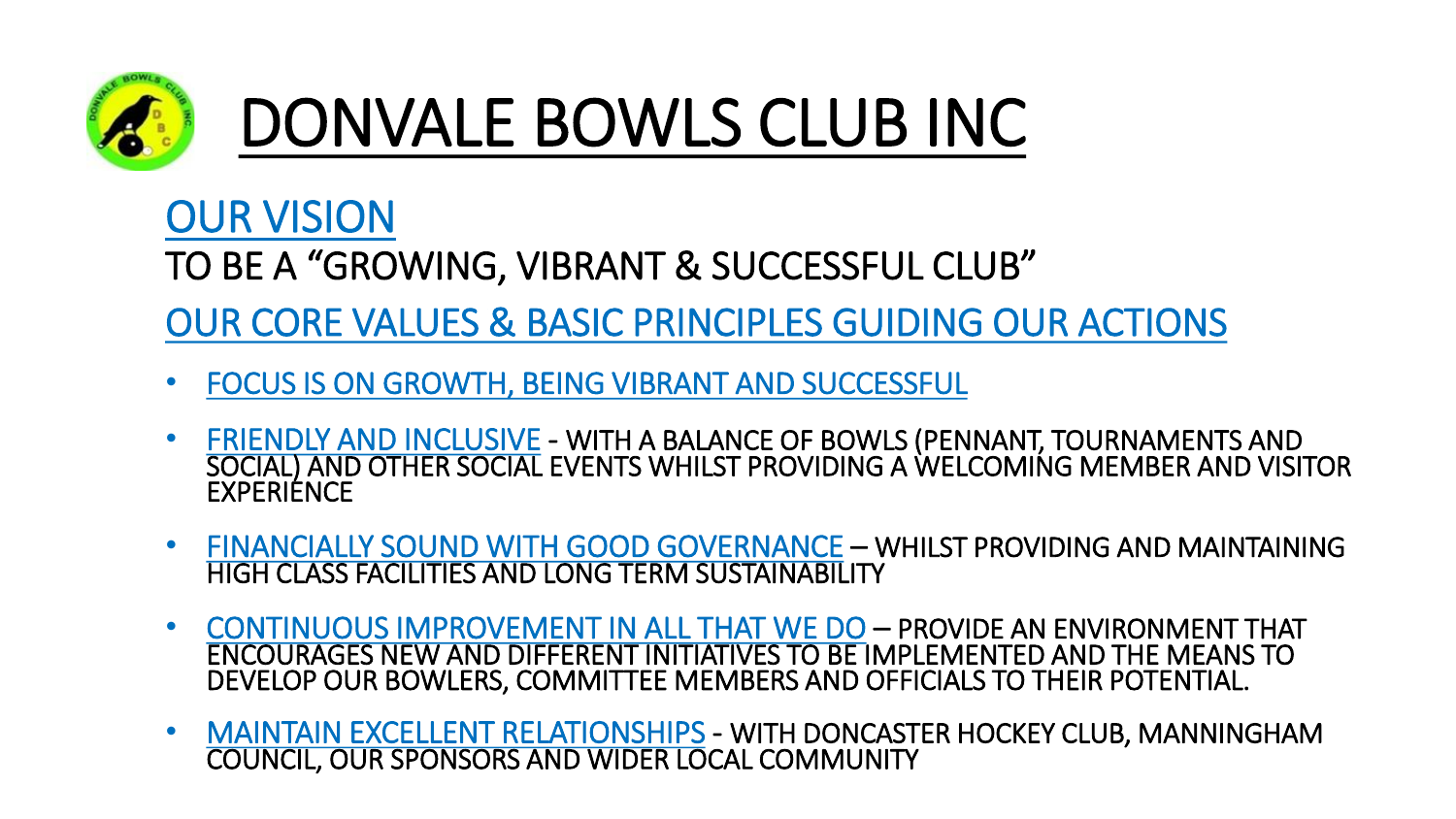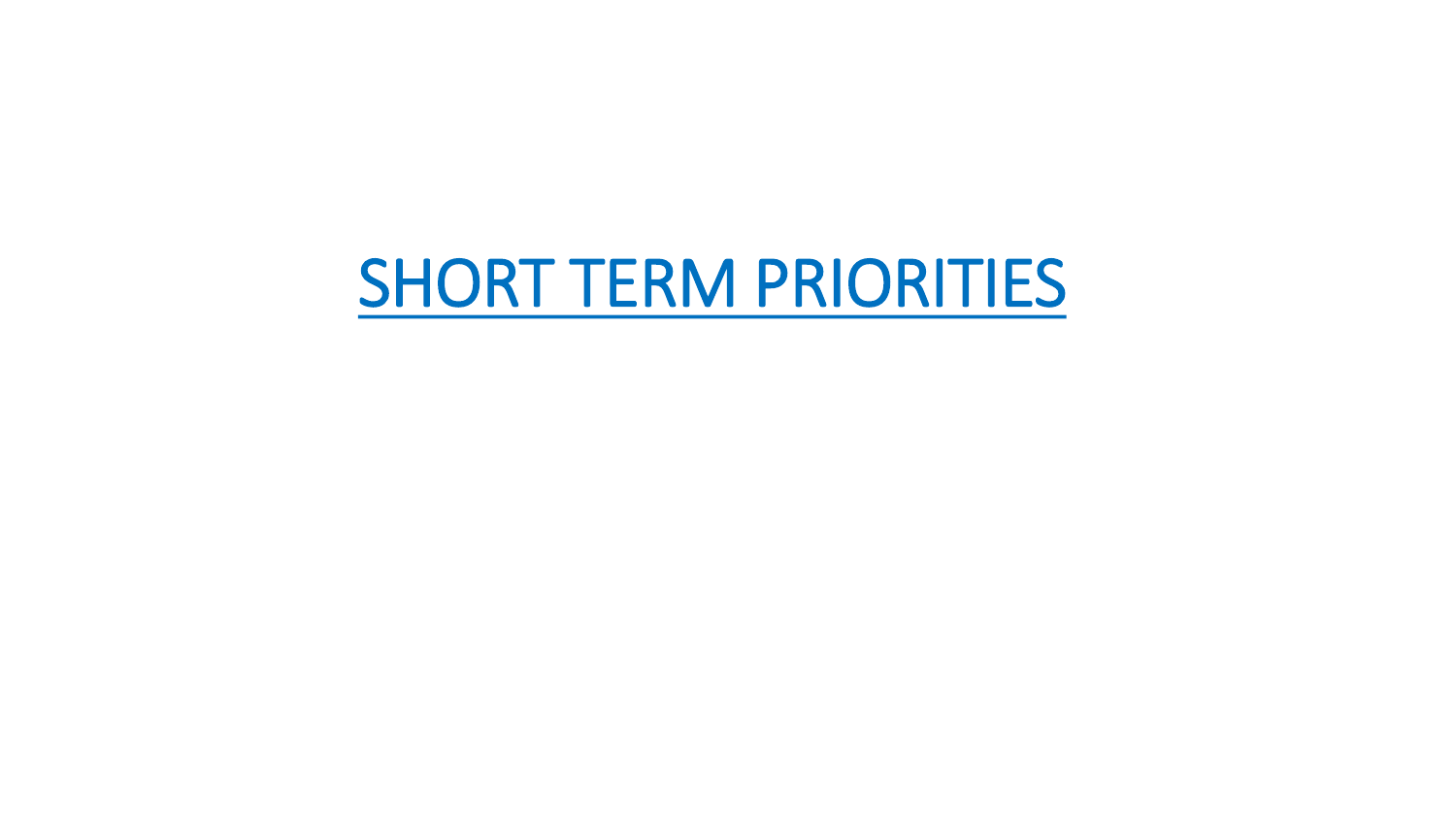| <b>OBJECTIVE:</b><br>What?                                                                                                                                                                                                          | <b>STRATEGY:</b><br>How?                                                                                                                                                                                                                                                                                                                                                      | <b>RESPONSIBILITY:</b><br>Who?           | <b>TIMELINE:</b><br>When?                 | <b>RESOURCES NEEDED</b>                                                                                                                                                                                            |
|-------------------------------------------------------------------------------------------------------------------------------------------------------------------------------------------------------------------------------------|-------------------------------------------------------------------------------------------------------------------------------------------------------------------------------------------------------------------------------------------------------------------------------------------------------------------------------------------------------------------------------|------------------------------------------|-------------------------------------------|--------------------------------------------------------------------------------------------------------------------------------------------------------------------------------------------------------------------|
| <b>COMPLETE KITCHEN RENOVATIONS,</b><br><b>SERVERY AND COVERED AREA</b>                                                                                                                                                             | Plans approved with Hockey club and<br><b>Council. Plan for building works</b><br>commencing in April 2021.<br>Fit out the new areas to provide a<br>welcoming, efficient and high class<br>facility.                                                                                                                                                                         | <b>INC Committee</b>                     | <b>By mid 2021</b>                        | <b>Maximum contribution of</b><br>\$84,000 (includes lighting,<br>heaters and blinds). Plus<br>\$10,000 for outside<br>tables, chairs and<br>upgraded audio/PA.<br>Offset by grant of \$2.5k<br>from Bendigo Bank. |
| <b>IMPROVE AND DEVELOP OUR</b><br><b>COMMUNITY PROFILE/RELATIONS AND</b><br><b>PROMOTIONAL ACTIVITIES/MEDIA</b><br><b>COVERAGE TO HELP INCREASE BOWLS</b><br><b>PARTICIPATION</b>                                                   | Identify and document the required skills<br>and what the appropriate role or sub-<br>committee to drive this should be. Then<br>recruit appropriate person(s) and<br>implement.                                                                                                                                                                                              | <b>INC Committee</b>                     | <b>Start of 2021/22</b><br>pennant season | <b>Minimal</b><br><b>Minimal</b>                                                                                                                                                                                   |
| <b>PURSUE CONVERTION OF EXISTING</b><br><b>GRASS GREEN TO ARTIFICIAL SURFACE</b><br>AND COVERING WITH ROOF, WITH THE<br><b>OBJECTIVE TO IMPROVE PARTICIPATION</b><br><b>AND MEMBERSHIP LEVELS AND LOWER</b><br><b>ONGOING COSTS</b> | Researched appropriate contractors and<br>costings and prepared feasibility plan.<br>Submitted submission to Council for<br>capital funding with no success so far.<br>Sub-Committee to research and build<br>more a more detailed case showing likely<br>favourable outcomes. Then implement<br>plan to solicit/lobby appropriate<br>organisations/officials to seek grants. | <b>INC Committee and</b><br>project team | 2020-27                                   | \$1.1m to \$1.9m less<br>contribution from grants or<br>from council. Assumed that<br>club will only contribute<br>about 10%.                                                                                      |
| PROVIDE ADEQUATE AND MODERN CLUB<br><b>BOWLS &amp; EQUIPMENT FOR TRAINING,</b><br><b>COACHING, COMMUNITY BOWLS</b><br><b>PROGRAMS AND NEW MEMBERS</b>                                                                               | Continually seek out grants for<br>equipment and regularly update club<br>bowls and equipment.                                                                                                                                                                                                                                                                                | <b>INC Committee</b>                     | Every 2 years                             | \$2,000 every 2 years offset<br>by a grant of say \$1,000                                                                                                                                                          |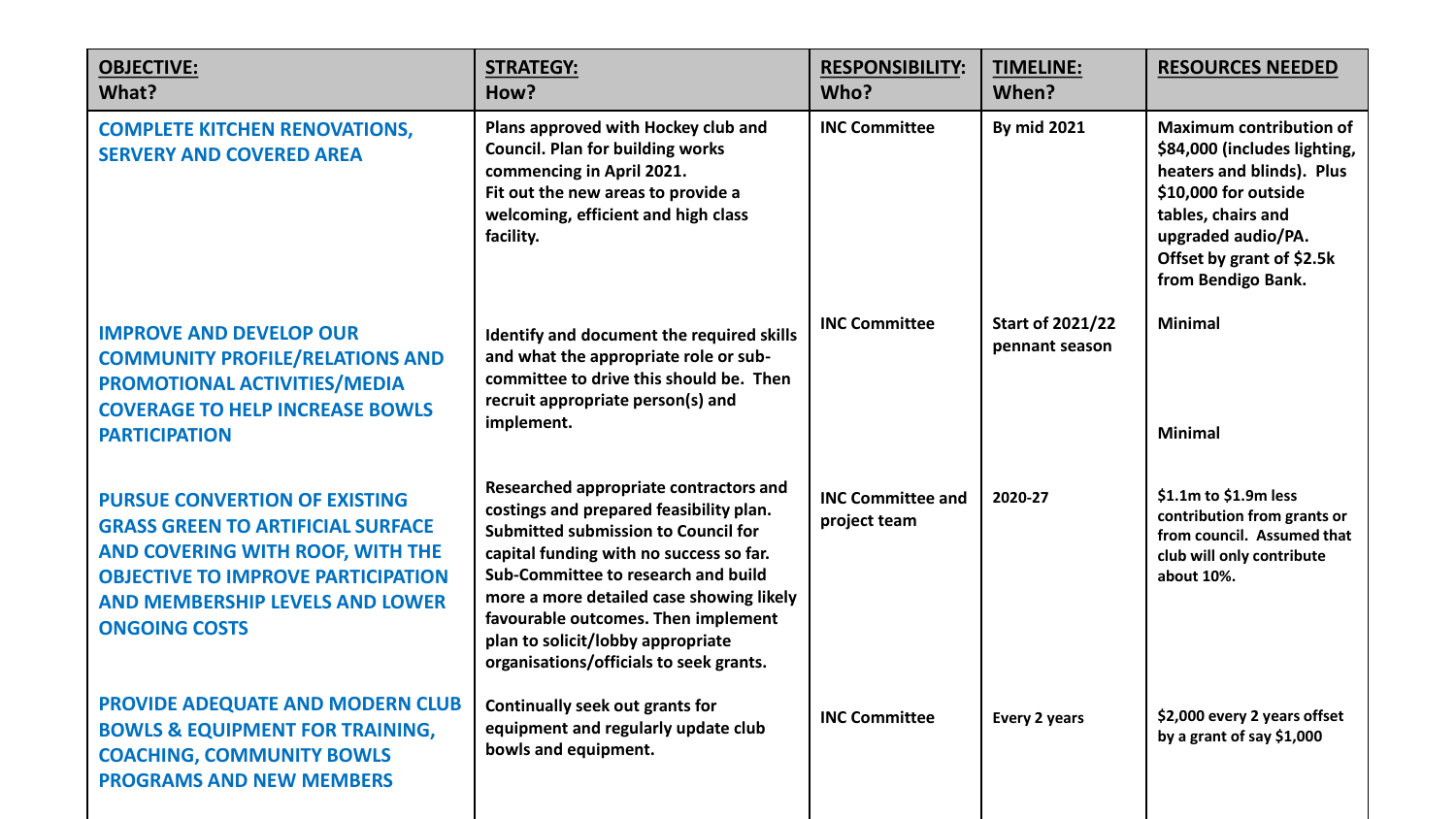| <b>OBJECTIVE:</b><br>What?                                                                                                                            | <b>STRATEGY:</b><br>How?                                                                                                                                                                                                                                                                                                                                                                                                                                                                                                                                 | <b>RESPONSIBILITY:</b><br>Who? | <b>TIMELINE:</b><br>When? | <b>RESOURCES NEEDED</b>                 |
|-------------------------------------------------------------------------------------------------------------------------------------------------------|----------------------------------------------------------------------------------------------------------------------------------------------------------------------------------------------------------------------------------------------------------------------------------------------------------------------------------------------------------------------------------------------------------------------------------------------------------------------------------------------------------------------------------------------------------|--------------------------------|---------------------------|-----------------------------------------|
| <b>APPOINT SPONSORSHIP SUB-</b><br><b>COMMITTEE TO ATTRACT</b><br><b>ADDITIONAL FUNDING</b>                                                           | Approach existing members who have<br>necessary skills and capacity to help and<br>implement.                                                                                                                                                                                                                                                                                                                                                                                                                                                            | <b>INC Committee</b>           | 2021                      | <b>Minimal</b>                          |
| <b>DEVELOP NEW INCOME STREAMS</b><br><b>AND EVENTS AND ENSURE THOSE</b><br><b>EVENTS APPEAL TO OUR EXISTING</b><br><b>AND IMPORTANTLY NEW MEMBERS</b> | Develop new fund raising activities.<br>Provide opportunities for members and<br>visitors to try different bowl formats for<br>both competition and social bowls (e.g. Jack<br>Attack, 3 Bowl pairs, Medley's, Scroungers).<br><b>Consider trialling such initiatives as:</b><br>additional external promotion of events,<br>play music at certain events, drinks during<br>games, barefoot events, that fully utilise<br>and take advantage of new outdoor area.<br>Ensure we acquire and provide adequate<br>resources to cope with additional demand. | <b>INC Committee</b>           | Ongoing                   | ???                                     |
| <b>ADDITIONAL SHADE COVER FOR</b><br><b>SYNTHETIC GREEN</b>                                                                                           | Quotes obtained and grant applied for and<br>approved. Prepare project plan in<br>conjunction with Council and VIC Health.                                                                                                                                                                                                                                                                                                                                                                                                                               | <b>Finance Director</b>        | <b>Early 2021</b>         | \$20,000 less grant of<br>\$15,000      |
| <b>IMPROVE ACCOUNTING SOFTWARE</b><br>TO BETTER MANAGE FINANCIALS,<br><b>CLUB DATA, REPORTING AND FUTURE</b><br><b>GST OBLIGATIONS</b>                | Determine adequacy of current spreadsheet<br>accounting system and implement new<br>professional accounting software on<br>monthly subscription.                                                                                                                                                                                                                                                                                                                                                                                                         | <b>Treasurer</b>               | Prior to end of<br>2021   | \$11 to \$40pm ongoing<br>plus training |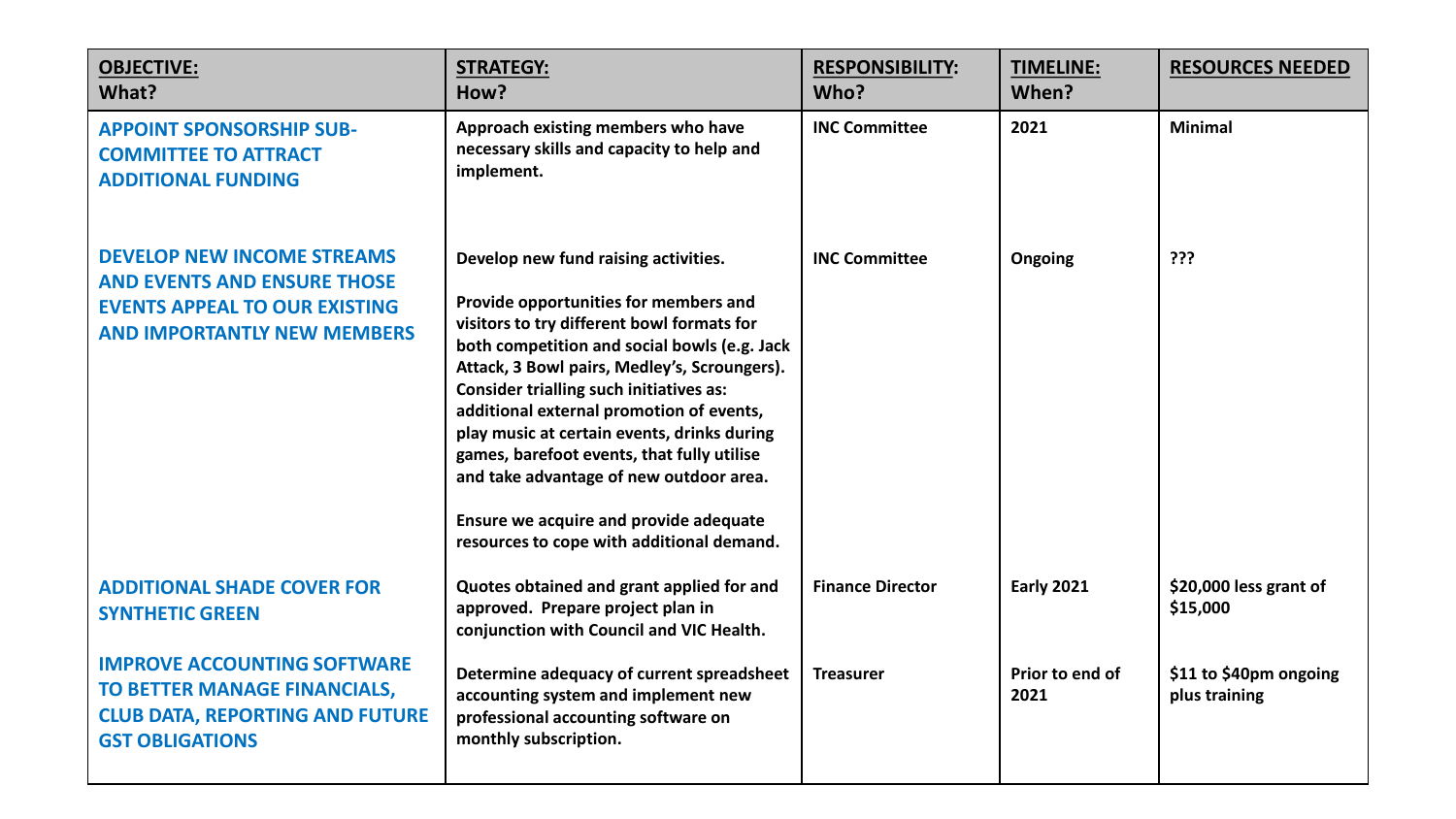### ONGOING OBJECTIVES BY PORTFOLIO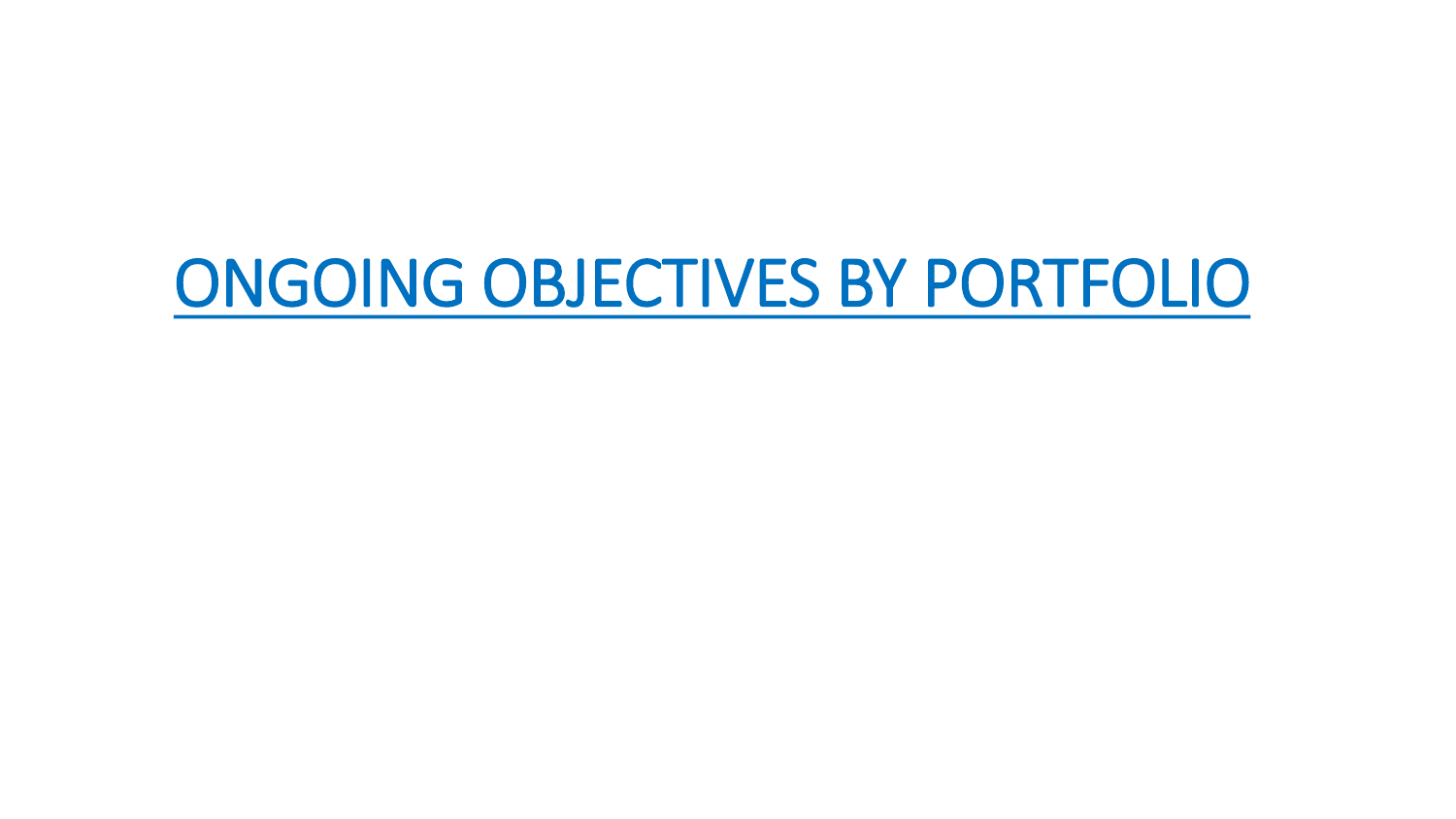#### PORTFOLIO AREAS

•FINANCIAL •MEMBERSHIP •PROMOTION •GREENS •PAVILION OPERATIONS COMMITTEE •SPONSORSHIP •MEMBER COMMUNICATIONS •COMMUNITY RELATIONS •PENNANT BOWLS & CHAMPIONSHIP SECTION & PERFORMANCE •NON PENNANT BOWLS & SOCIAL EVENTS SECTION

•*Note: It is recognised that we may not have an individual role responsible for every portfolio area every year. The focus portfolio's will be determined not only by strategy priorities but also the availability of members with the necessary skills to drive that portfolio.*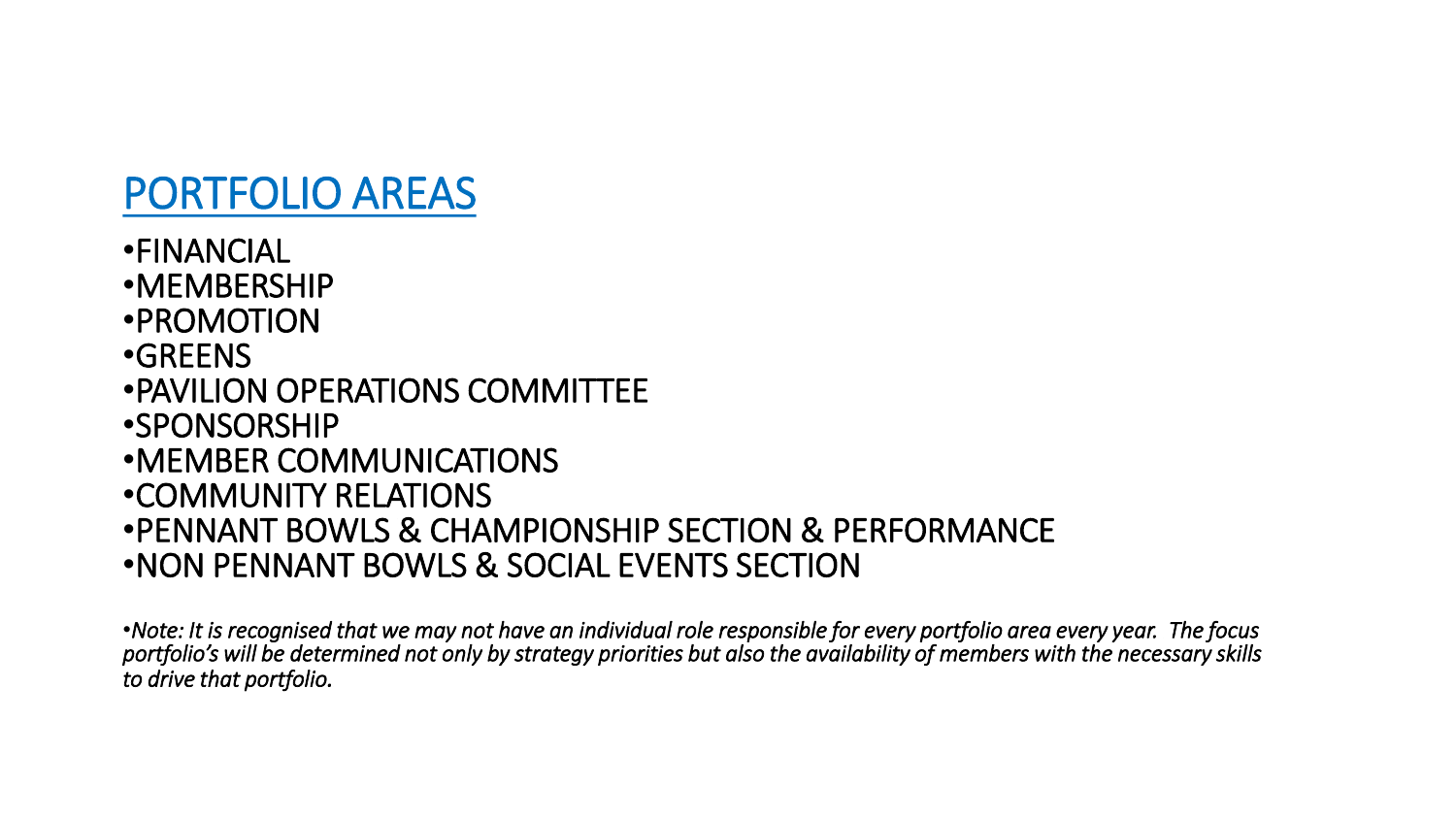| <b>OBJECTIVE:</b><br>What?                                                                             | <b>STRATEGY:</b><br>How?                                                                                                                                                                                                                                                           | <b>RESPONSIBI</b><br>LITY:<br>Who? | <b>TIMELINE:</b><br>When?             | <b>RESOURCES</b><br><b>NEEDED</b> |
|--------------------------------------------------------------------------------------------------------|------------------------------------------------------------------------------------------------------------------------------------------------------------------------------------------------------------------------------------------------------------------------------------|------------------------------------|---------------------------------------|-----------------------------------|
| <b>FINANCIAL</b><br><b>Implement prudent financial</b><br>management for long term<br>sustainability.  | Prepare a financial estimate/plan that includes annual surplus,<br>capital expenditure (necessary & strategic) and accumulated net<br>reserves, estimated over the next 5 years.<br>Reviewed, updated and approved at least bi-annually.                                           | <b>INC</b><br><b>Committee</b>     | <b>Bi-Annual update and</b><br>review |                                   |
| Members funds are spent carefully<br>and a no risks approach to be taken.                              | Treasurer to maintain accurate records of income & expenditure<br>and present monthly updates to INC meetings so all INC<br>Committee members are fully aware of financial situation.<br>Treasurer and INC Committee to sign off on all income &<br>expenditure in monthly reports | <b>INC</b><br><b>Committee</b>     | <b>Monthly INC Meeting</b>            |                                   |
|                                                                                                        | Financials to be audited yearly and presented to members at the<br>AGM after sign off by INC.                                                                                                                                                                                      | <b>Official</b><br><b>Auditor</b>  | April when books<br>closed off        |                                   |
|                                                                                                        | Schedule of Authority implemented and all expenditures<br>approved in appropriate manner.                                                                                                                                                                                          |                                    | On going                              |                                   |
| <b>Each Section to be aware of</b><br>financial expectations from the<br>budget for the ensuring year. | Treasurer to provide monthly updates to all Sections showing<br>actuals versus budget. Sections will monitor and take actions if<br>budgets/estimates not likely to be met and report to INC during<br>the year on the status and remedial action plans.                           | INC & all<br><b>Sections</b>       | On going                              |                                   |
| <b>Maximise funding and revenue</b><br>from Non member sources.                                        | Reduce financial burden on members by maximising revenue<br>from grants, sponsorship and events attracting outside<br>attendees.                                                                                                                                                   | INC & all<br><b>Sections</b>       | On going                              |                                   |
| Ensure club has security of tenure in<br>pavilion and for greens.                                      | Ensure the Green lease is current and Pavilion lease has DBC<br>interests listed in annexure and is contracted for at least next 6<br>years.                                                                                                                                       | <b>INC Committee</b>               | <b>On Going</b>                       |                                   |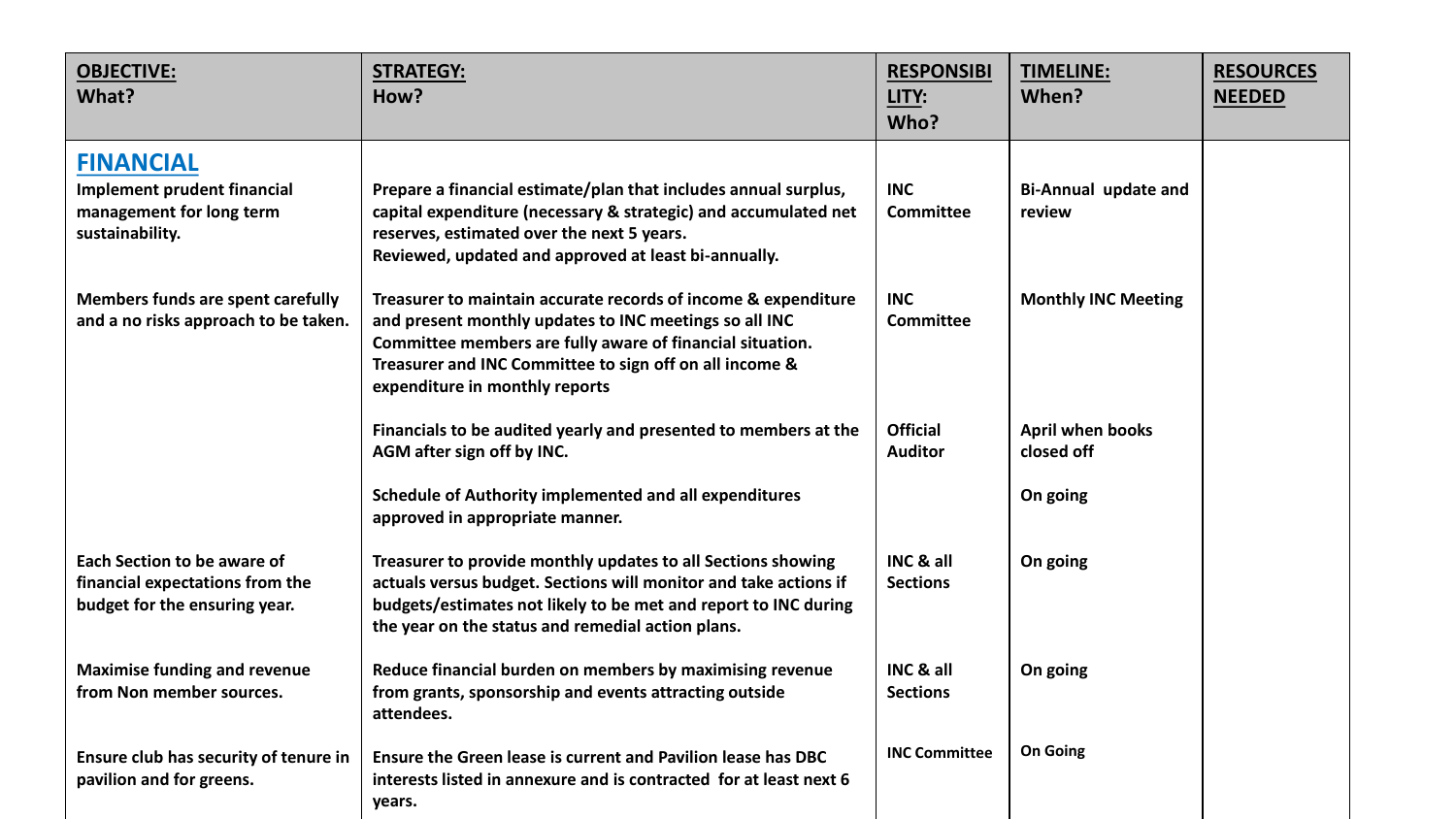| <b>OBJECTIVE:</b><br>What?                                                                                                           | <b>STRATEGY:</b><br>How?                                                                                                                                                                                                                                                                                                            | <b>RESPONSIBILITY:</b><br>Who?                                     | <b>TIMELINE:</b><br>When? | <b>RESOURCES</b><br><b>NEEDED</b>                                                    |
|--------------------------------------------------------------------------------------------------------------------------------------|-------------------------------------------------------------------------------------------------------------------------------------------------------------------------------------------------------------------------------------------------------------------------------------------------------------------------------------|--------------------------------------------------------------------|---------------------------|--------------------------------------------------------------------------------------|
| <b>MEMBERSHIP</b><br>To continually seek new<br>members to reach a target of<br>250 and then as a minimum<br>maintain at that level. | Attract new members to try bowling via:<br>U3A<br><b>PROBUS</b><br>TRY BOWLS/NEW MEMBERS OPEN DAYS<br><b>TWILIGHT BOWLS</b><br><b>OTHER TOURNAMENTS AND EVENTS</b><br><b>OTHER PROMOTIONS</b>                                                                                                                                       | <b>Membership Director, INC</b><br><b>Committee &amp; Sections</b> | On going                  | <b>Flyers</b>                                                                        |
|                                                                                                                                      | <b>Success in Pennant and running monthly</b><br>tournaments to help promote club and<br>attract players from other clubs                                                                                                                                                                                                           | <b>Pennant &amp; Championship</b><br>Committee                     | On going                  | <b>Budget for Coaches</b><br>and skills<br>development                               |
| Minimise the yearly churn of<br>members who leave the club.                                                                          | Conduct new member meetings.<br>Appoint existing members as mentors to<br>every new member.<br>Regularly survey departing members.                                                                                                                                                                                                  | <b>Membership Director &amp; INC</b><br>Committee                  | On going                  |                                                                                      |
| Decrease average age of<br>membership.                                                                                               | Implement new bowls formats and events<br>and/or revitalise existing events to increase<br>attendance of younger players. Possible<br>examples could include: Additional<br>promotional activity, music, drinks during<br>games, barefoot, outsourced catering etc.<br>Ensure adequate resources available to<br>increase capacity. | <b>INC Committee &amp; Sections</b>                                | Start of 2021 season      | Music, Catering,<br><b>Outside tables and</b><br>heating, lights over<br>grass green |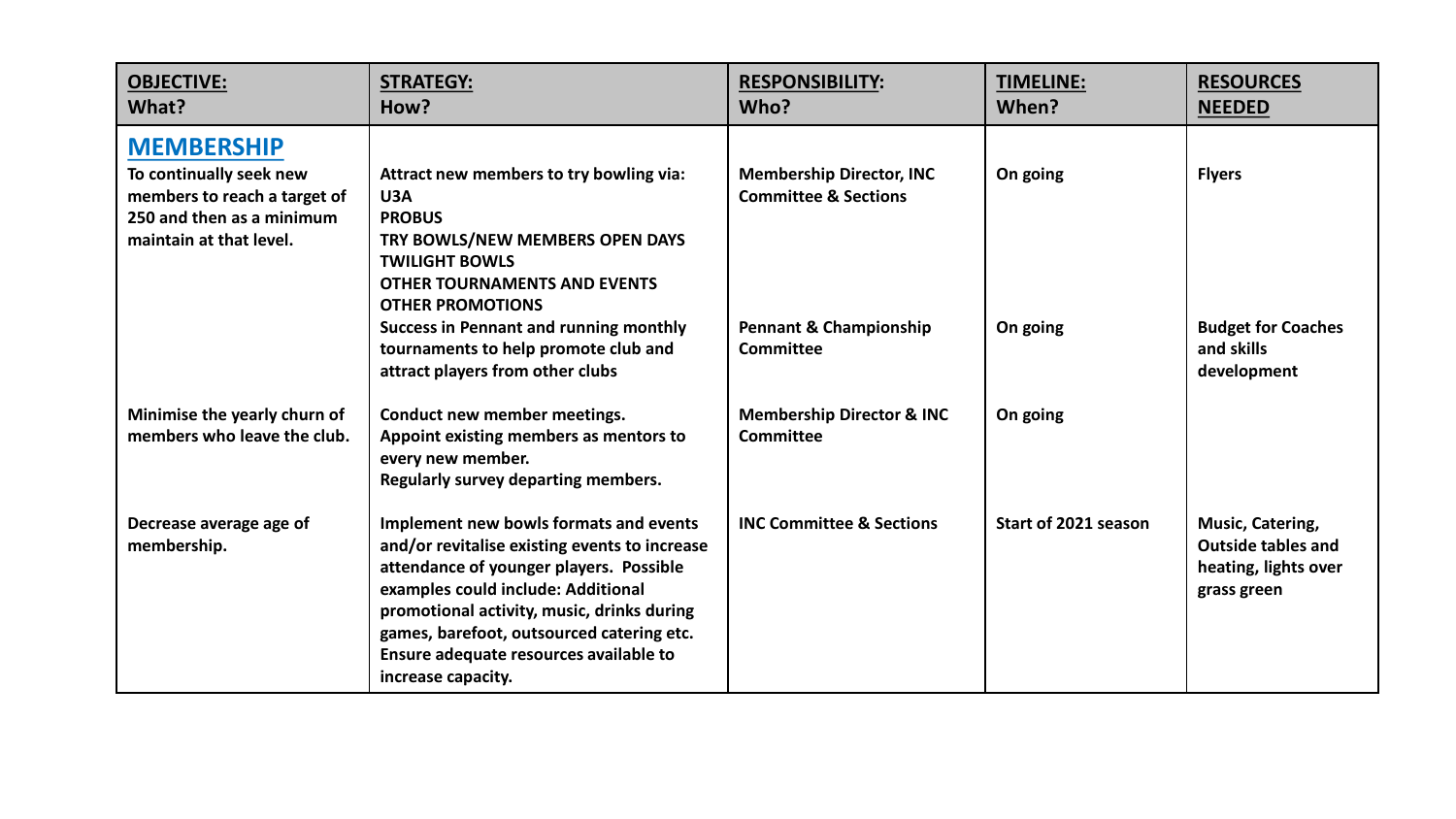| <b>OBJECTIVE:</b>                                                                                                                                   | <b>STRATEGY:</b>                                                                                                                                                                                                                                                                                                                                                                                                                                                                                                                                                     | <b>RESPONSIBILITY:</b>                        | <b>TIMELINE:</b> | <b>RESOURCES</b> |
|-----------------------------------------------------------------------------------------------------------------------------------------------------|----------------------------------------------------------------------------------------------------------------------------------------------------------------------------------------------------------------------------------------------------------------------------------------------------------------------------------------------------------------------------------------------------------------------------------------------------------------------------------------------------------------------------------------------------------------------|-----------------------------------------------|------------------|------------------|
| What?                                                                                                                                               | How?                                                                                                                                                                                                                                                                                                                                                                                                                                                                                                                                                                 | Who?                                          | When?            | <b>NEEDED</b>    |
| <b>PROMOTION</b><br>To promote the club and<br>build our profile in the<br>community (including to<br>our sponsors) to help<br>attract new members. | Prepare and push for regular stories, photos and<br>promotions of events (past and future) in<br>Newspapers (especially local papers) and on-line<br>in social media.<br>Obtain support and seek promotional activity<br>from:<br><b>Bowls Australia</b><br><b>Bowls Victoria</b><br><b>Yarra Region</b><br><b>Manningham Council</b><br>Additional and improved street signage<br>Consider selectively seeking out events and<br>tournaments to be held at our club.<br>Prepare role description and ask all committee<br>members to nominate potential candidates. | <b>Promotions Director</b><br>& INC Committee | On going         |                  |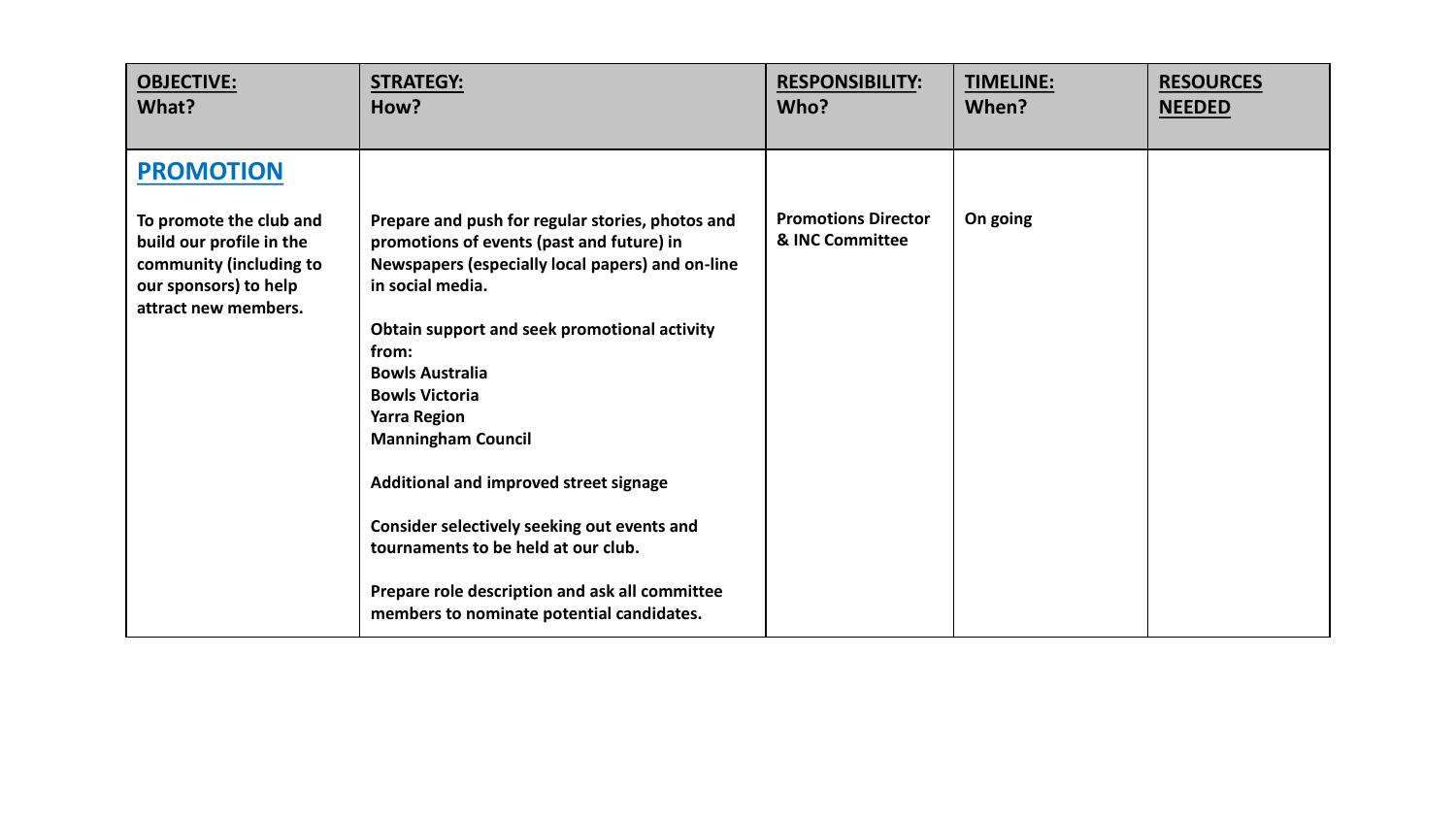| <b>OBJECTIVE:</b><br>What?                                                            | <b>STRATEGY:</b><br>How?                                                                                                                                                                                  | <b>RESPONSIBILITY:</b><br>Who?                                                                          | <b>TIMELINE:</b><br>When? | <b>RESOURCES</b><br><b>NEEDED</b> |
|---------------------------------------------------------------------------------------|-----------------------------------------------------------------------------------------------------------------------------------------------------------------------------------------------------------|---------------------------------------------------------------------------------------------------------|---------------------------|-----------------------------------|
| <b>GREENS</b><br><b>Ensure both greens are</b><br>suitable for top standard<br>bowls. | Grass green was last refurbished in 2012.<br>Build up reserves in bank to enable full<br>replacement (grass or synthetic) within 15 years<br>and assuming council contribute 50%.                         | <b>INC Committee</b>                                                                                    | On going                  | Grass= $$3k$ pa                   |
|                                                                                       | Artificial green was replaced in 2016.<br>Build up reserve in bank to enable full<br>replacement in 11 years and assuming council<br>contribute 50%.                                                      | <b>INC Committee</b>                                                                                    | On going                  | $$11.4k$ pa                       |
|                                                                                       | Ensure work crews maintaining both greens are<br>adequately trained and supervised and utilise<br>most efficient and best practise techniques.                                                            | <b>Greens Director with</b><br><b>Greenkeeper and Grassports</b><br>handling maintenance as<br>required | On going                  |                                   |
| Install lights over grass<br>green.                                                   | Regularly review the need and commence build<br>of reserve in bank and/or seek<br>grants/sponsorships to cover cost (Only required<br>if plan to install dome roof not successful)                        | <b>INC Committee</b>                                                                                    | 2021/22                   | \$100,000                         |
| Decide if we need to pursue<br>installation of a third<br>green.                      | Determine success of plan to install dome over a<br>replacement synthetic green in front of<br>clubhouse. Pursue third green if participation<br>rates increase to level that requires an extra<br>green. | <b>INC Committee and Sub-</b><br>committee or Project Team                                              | 2027 to 2030              | $\sim$ \$1.5m                     |
| Install toilets closer to far<br>synthetic green.                                     | Research costings then prepare feasibility,<br>funding and project plans. If INC Committee<br>deem project feasible then implement plan to<br>solicit/lobby appropriate officials to seek grants.         | <b>INC Committee and Sub-</b><br>committee or Project Team                                              | 2022 to 2023              | \$300,000                         |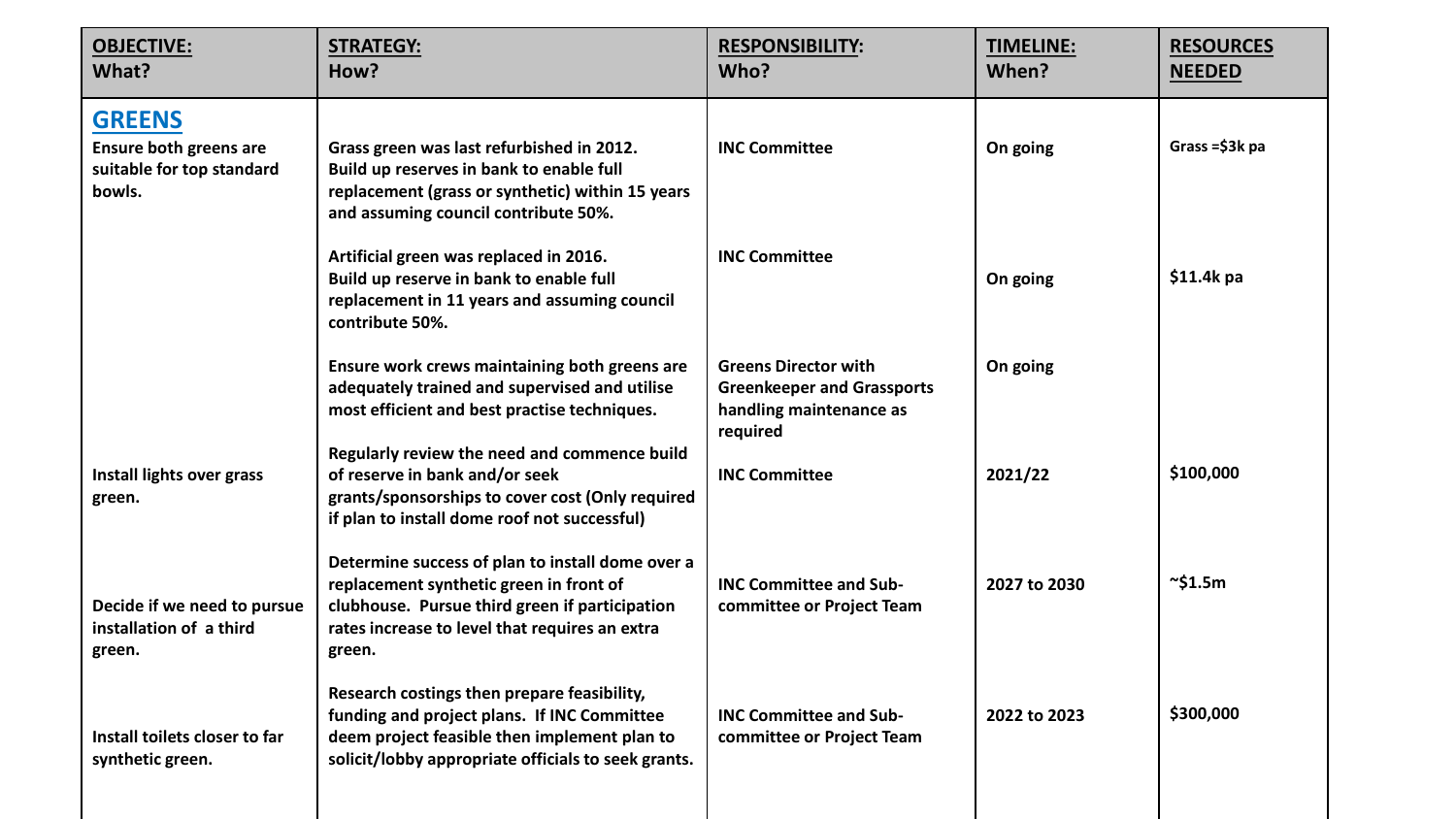| <b>OBJECTIVE:</b><br>What?                                                                                              | <b>STRATEGY:</b><br>How?                                                                                                                                                                                                                                                          | <b>RESPONSIBILITY:</b><br>Who?                          | <b>TIMELINE:</b><br>When?                                                         | <b>RESOURCES</b><br><b>NEEDED</b> |
|-------------------------------------------------------------------------------------------------------------------------|-----------------------------------------------------------------------------------------------------------------------------------------------------------------------------------------------------------------------------------------------------------------------------------|---------------------------------------------------------|-----------------------------------------------------------------------------------|-----------------------------------|
| <b>PAVILION</b><br><b>OPERATIONS</b><br><b>COMMITTEE</b>                                                                | POC to consist of 3 from each of the<br><b>Management Committees of Hockey &amp; Bowls.</b><br>POC to run day to day Pavilion needs and refer<br>back to INC on any issues.                                                                                                       | <b>DBC POC representatives</b><br>(appointed each year) | As required                                                                       |                                   |
| <b>Maximise revenue from bar</b><br>and ensure our club obtains<br>fair distribution of surplus<br>each year.           | POC finances to be conducted by DHC with<br>accounts forwarded to DBC yearly.<br>Formula for sharing funding is set out in<br>annexure. Reserve of \$10k from each club to be<br>held in POC accounts with surplus above \$20K<br>split as per formula.                           | <b>INC Committee</b><br><b>INC Committee</b>            | Monthly and yearly in<br>December.<br>Dividend distributed in<br>March each year. |                                   |
|                                                                                                                         | Bar is conducted jointly through POC with surplus<br>allocated as per formula. Pricing and acquiring<br>product for sale mutually agreed by POC.                                                                                                                                  | <b>Bar Manager</b><br><b>POC</b>                        | DBC - Oct to Mar<br>DHC - Apr to Sept                                             |                                   |
| <b>Evaluate capacity</b><br>constraints due to size of<br>clubhouse to determine<br>when we should pursue<br>extending. | It is estimated that when bowls membership<br>reaches and maintains at higher than 280 and/or<br>we have more than 8 pennant teams midweek or<br>weekend the existing clubhouse would not be<br>large enough. A plan would need to be prepared<br>to build and fund an extension. | <b>INC Committee</b>                                    | As required                                                                       |                                   |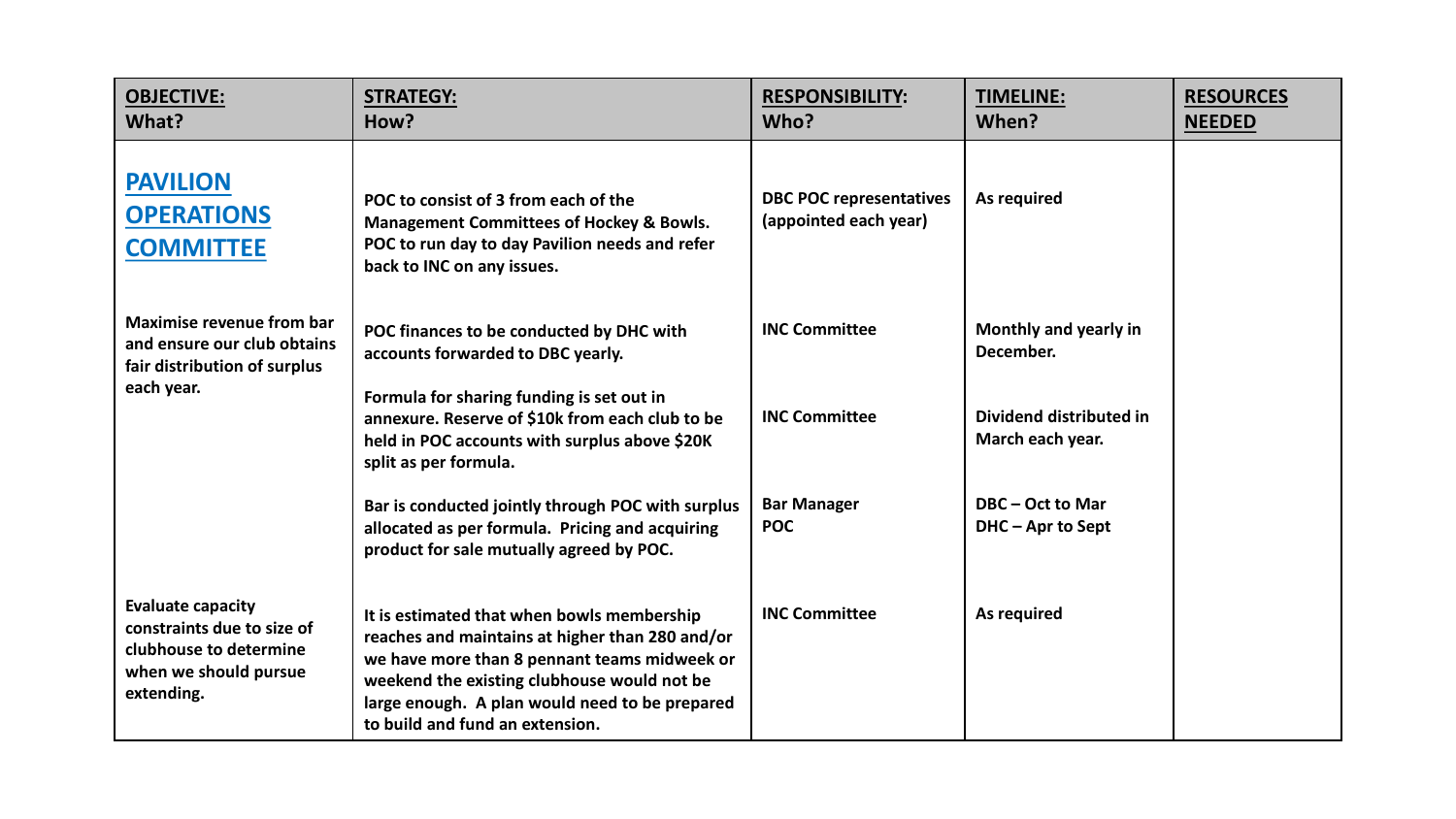| <b>OBJECTIVE:</b><br>What?                                                                                     | <b>STRATEGY:</b><br>How?                                                                                                                                                                                                                                                       | <b>RESPONSIBILITY:</b><br>Who? | <b>TIMELINE:</b><br>When? | <b>RESOURCES</b><br><b>NEEDED</b> |
|----------------------------------------------------------------------------------------------------------------|--------------------------------------------------------------------------------------------------------------------------------------------------------------------------------------------------------------------------------------------------------------------------------|--------------------------------|---------------------------|-----------------------------------|
| <b>SPONSORSHIP</b>                                                                                             |                                                                                                                                                                                                                                                                                |                                |                           |                                   |
| <b>Maximise sponsorship</b><br>income.                                                                         | Maintain existing sponsors and ensure the agreed<br>responsibilities and deliverables are achieved for<br>both the club and the sponsors.                                                                                                                                      | <b>Sponsorship Director</b>    | On Going                  |                                   |
| <b>Ensure existing sponsors</b><br>receive value for their money.                                              | Sponsorship Sub-Committee to be formed.                                                                                                                                                                                                                                        |                                | 2021/22                   |                                   |
|                                                                                                                | Regular monitoring of sponsors signage and<br>publicity in newsletters, website and at events<br>and general club promotion to ensure we are<br>providing value and growth to sponsors.<br>Encourage members to engage with our sponsors.                                      |                                | <b>On Going</b>           |                                   |
|                                                                                                                | Review sponsorship packages offered to ensure<br>they are current, suitable and consistent.                                                                                                                                                                                    |                                | <b>On Going</b>           |                                   |
| Progressively seek out and<br>introduce new sponsors to<br>target an increase in sponsor<br>revenue each year. | Seek out and follow up leads from members to<br>bring on board further sponsors that do not clash<br>with existing sponsors.<br>Seek out additional sponsorship and/or<br>advertising by offering ads in club membership<br>books, on-line, on coaching bowls, scorecards etc. |                                | <b>On Going</b>           |                                   |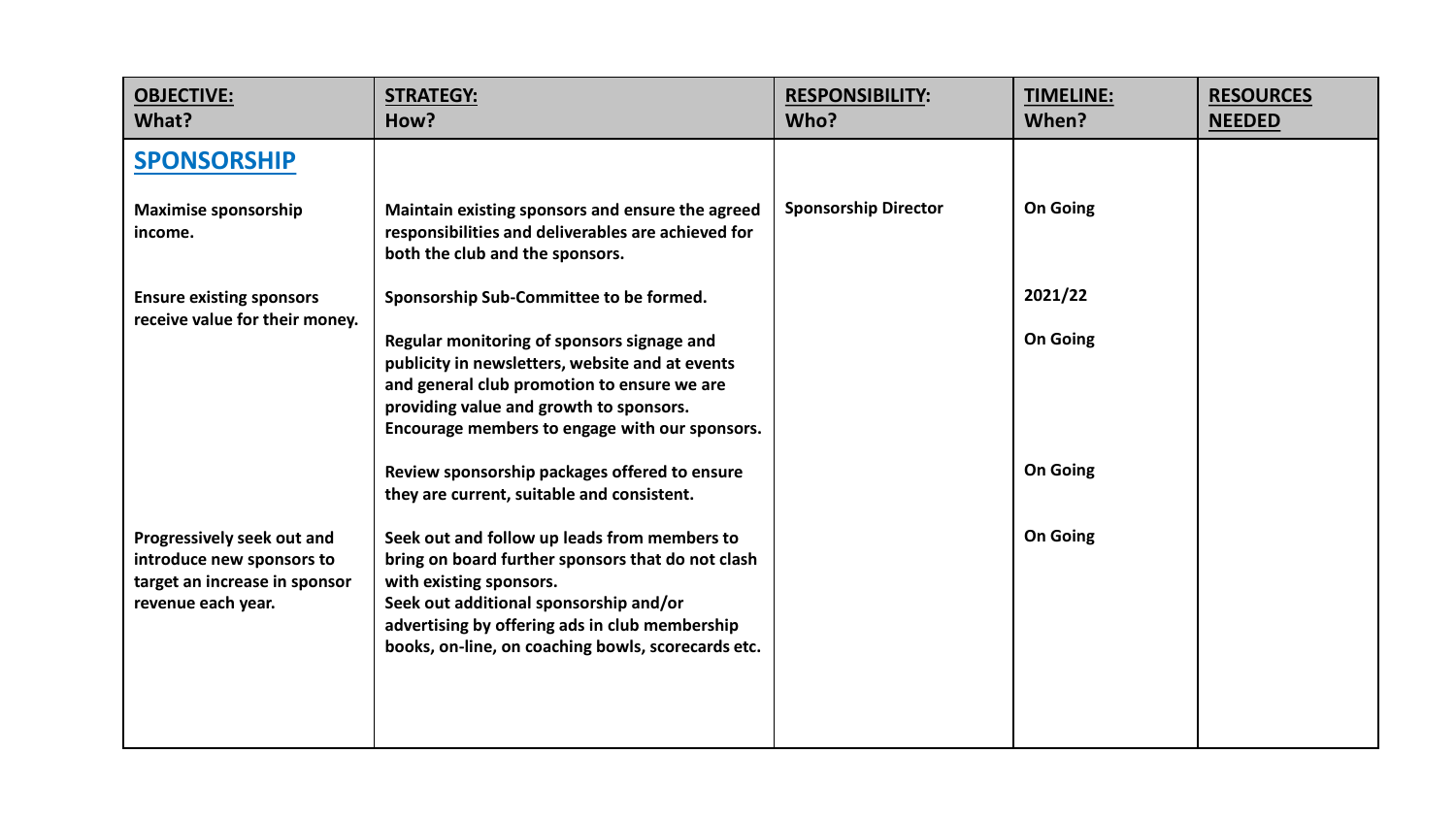| <b>OBJECTIVE:</b>                                                                                                                                                                                            | <b>STRATEGY:</b>                                                                                                                                                                                                                                                               | <b>RESPONSIBILITY:</b>                                                | <b>TIMELINE:</b>      | <b>RESOURCES NEEDED</b> |
|--------------------------------------------------------------------------------------------------------------------------------------------------------------------------------------------------------------|--------------------------------------------------------------------------------------------------------------------------------------------------------------------------------------------------------------------------------------------------------------------------------|-----------------------------------------------------------------------|-----------------------|-------------------------|
| What?                                                                                                                                                                                                        | How?                                                                                                                                                                                                                                                                           | Who?                                                                  | When?                 |                         |
| <b>MEMBERS</b><br><b>COMMUNICATIONS</b><br>Ensure all members are kept<br>informed about the activities<br>of the club and to promote the<br>opportunities for members to<br>participate in club activities. | Maximise the use, vibrancy, appeal,<br>and exposure of all our<br>communication methods to inform<br>existing members and attract new<br>bowlers:<br><b>Notice boards</b><br>Website<br><b>Newsletters</b><br><b>News flashes</b><br><b>Member meetings</b><br><b>Handbook</b> | Club secretary/assistant club<br>secretary.<br>All committee members. | As often as required. | <b>Maintain website</b> |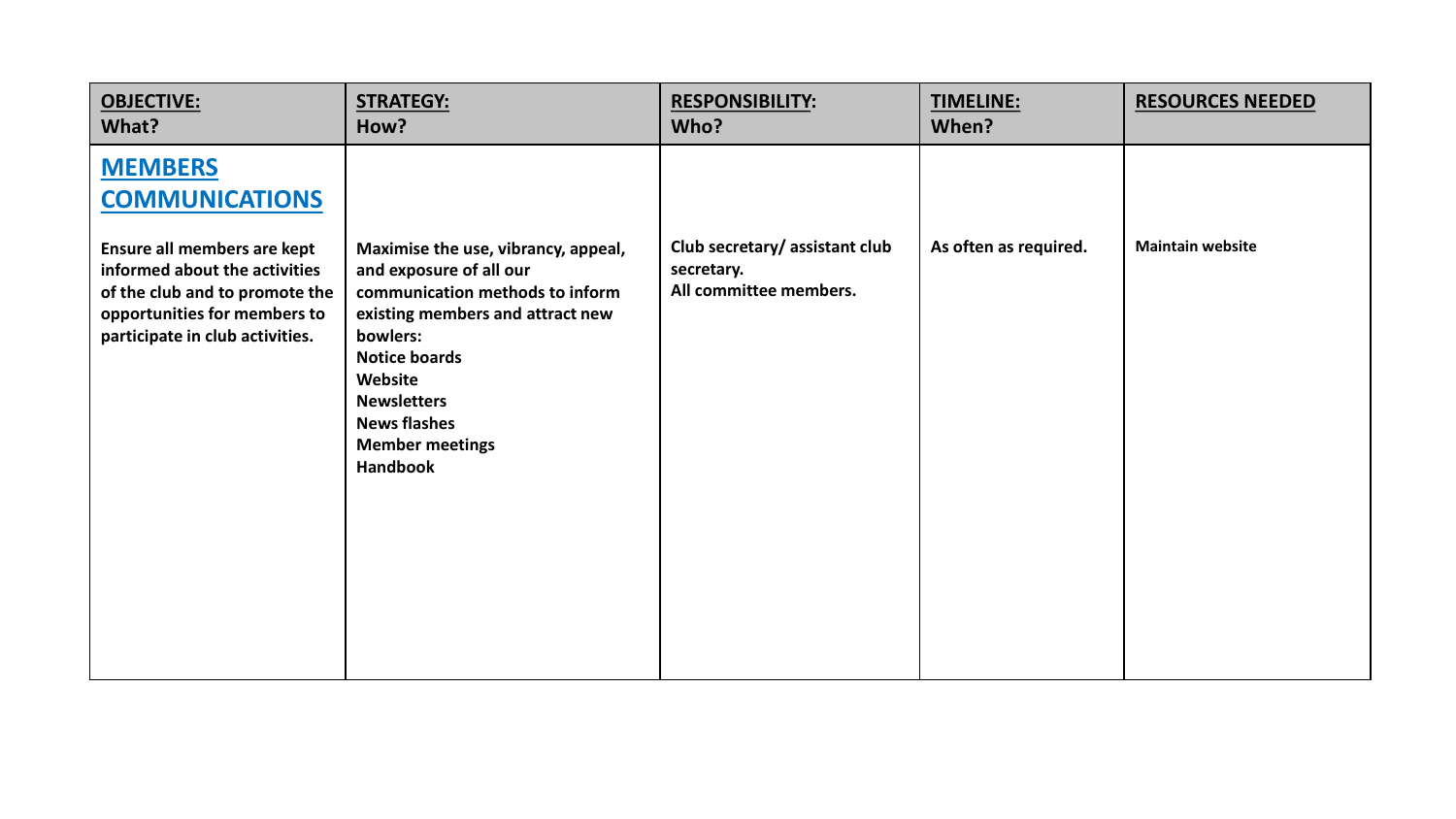| <b>OBJECTIVE:</b><br>What?                                                                                                  | <b>STRATEGY:</b><br>How?                                                                               | <b>RESPONSIBILITY:</b><br>Who? | <b>TIMELINE:</b><br>When? | <b>RESOURCES</b><br><b>NEEDED</b> |
|-----------------------------------------------------------------------------------------------------------------------------|--------------------------------------------------------------------------------------------------------|--------------------------------|---------------------------|-----------------------------------|
| <b>COMMUNITY</b><br><b>RELATIONS</b>                                                                                        |                                                                                                        |                                |                           |                                   |
| Develop and maintain good<br>relationships with local<br><b>Councillors and Council staff</b><br>and wider local community. | Continue direct contact and provide sessions with<br>schools such as Onemda and Heatherwood<br>School. | <b>INC Committee</b>           | <b>Ongoing</b>            |                                   |
| Provide our resources to<br>local community groups                                                                          | Advertise availability of Club to community.<br>Liaise with schools.                                   |                                |                           |                                   |
|                                                                                                                             | Liaise with Councillors, Council staff and sponsors.                                                   |                                |                           |                                   |
|                                                                                                                             | Attend council run events seeking feedback from<br>clubs.                                              |                                |                           |                                   |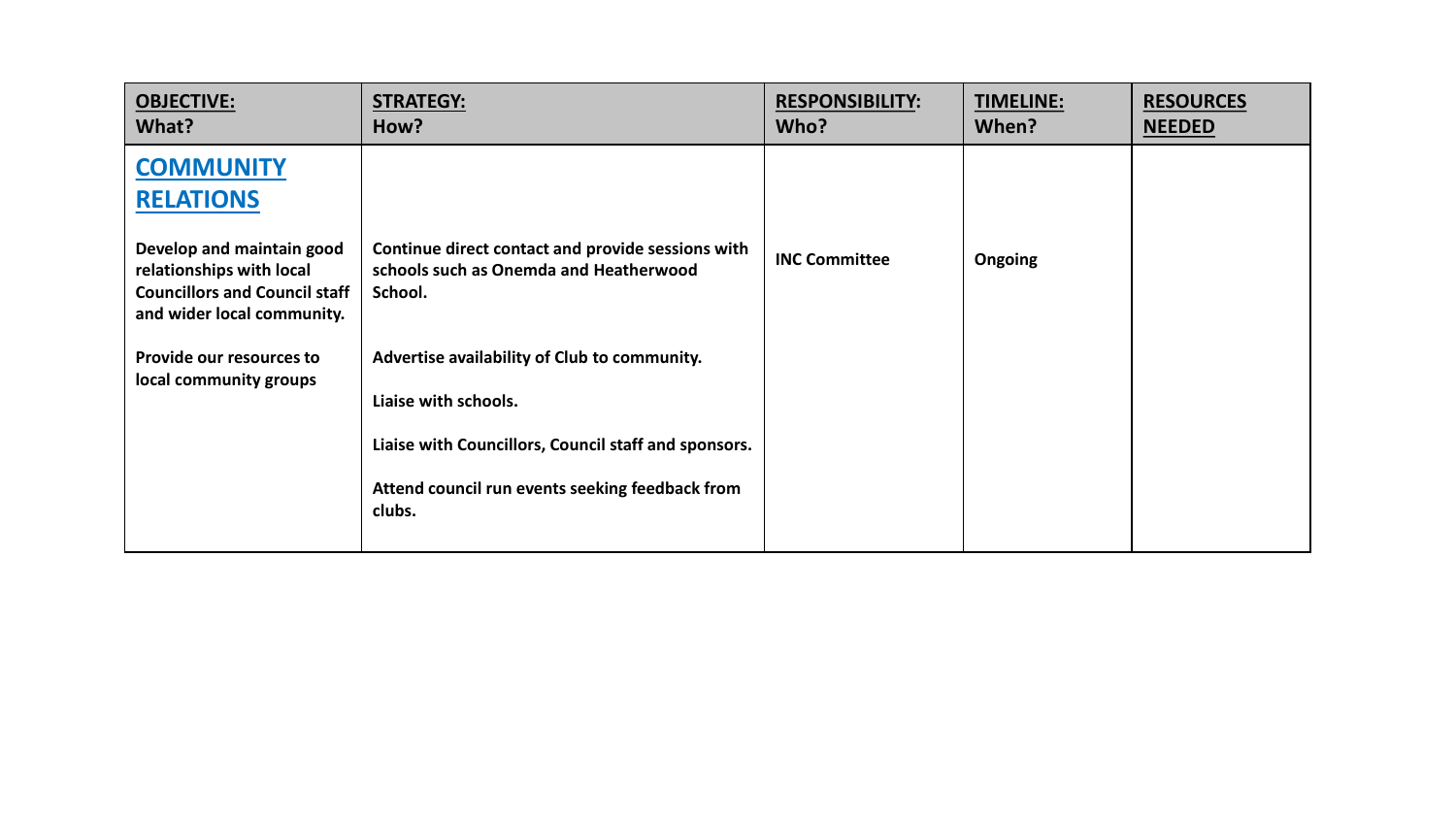| <b>OBJECTIVE:</b><br>What?                                                            | <b>STRATEGY:</b><br>How?                                                                                                                                                                                                                                                                                                                                                                                        | <b>RESPONSIBILITY:</b><br>Who?       | <b>TIMELINE:</b><br>When? | <b>RESOURCES</b><br><b>NEEDED</b> |
|---------------------------------------------------------------------------------------|-----------------------------------------------------------------------------------------------------------------------------------------------------------------------------------------------------------------------------------------------------------------------------------------------------------------------------------------------------------------------------------------------------------------|--------------------------------------|---------------------------|-----------------------------------|
| <b>PENNANT BOWLS,</b><br><b>CHAMPIONSHIP &amp;</b><br><b>PERFORMANCE SECTION</b>      | Encourage increased player participation in pennant<br>$\bullet$<br><b>Promotion &amp; Communications</b><br>$\bullet$<br>Monitor actuals versus plans monthly and submit<br>$\bullet$<br>annual Report to INC on plans & goals.<br><b>Organise and run annual Presentation Night</b><br>$\bullet$<br>Promote and run monthly triples tournament<br>$\bullet$                                                   | <b>PB&amp;CC</b>                     | <b>On Going</b>           |                                   |
| <b>Target to increase the PB&amp;CC Surplus every</b>                                 |                                                                                                                                                                                                                                                                                                                                                                                                                 | <b>PB&amp;CC</b>                     | On going                  |                                   |
| year.<br>Maximise potential and performance in<br><b>Pennant results</b>              | <b>SELECTION COMMITTEE</b><br>Ensure selection is based on agreed criteria (ability,<br>performance, attitude etc.)<br>PB&C to approve overall selection criteria and<br>planning for each competition.<br>• Select, control and manage all pennant teams.<br>Recommend to the P&CC the number of sides to be<br>$\bullet$<br>entered in pennant competitions each year.<br><b>CHAMPIONSHIP MATCH COMMITTEE</b> | <b>Selection</b><br><b>Committee</b> | On going                  |                                   |
| Maximise the number of members, at all<br>levels, participating in club championships | Encourage player participation in club, Regional and<br>State championship events.<br>Arrange the drawing and playing of all club events.<br>$\bullet$                                                                                                                                                                                                                                                          | <b>Committee Chair.</b>              | <b>Annually</b>           |                                   |
| Implement best practise coaching, training<br>and umpiring activities and skills      | Improve continuous feedback loop between players,<br>$\bullet$<br>skips, selectors and coaches.<br>• Improve skill Level of Pennant players<br>Improve performance<br>$\bullet$<br>Implement a Develop Squad of players with longer<br>$\bullet$<br>term potential to step up into higher sides.                                                                                                                | <b>PB&amp;CC</b>                     | On going                  |                                   |